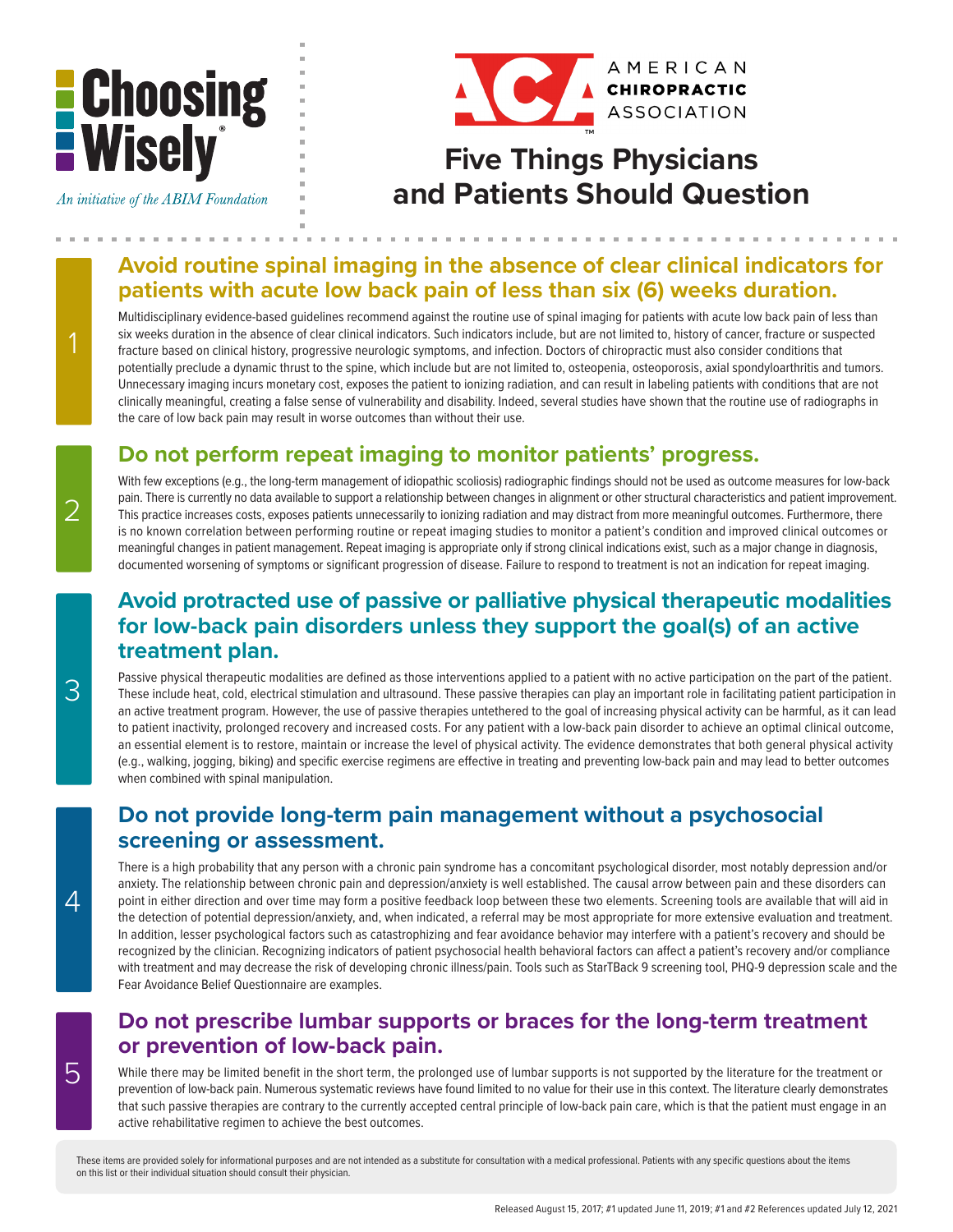#### **How This List Was Created**

The American Chiropractic Association (ACA) utilized its Committee on Quality Assurance and Accountability (CQAA) to serve as an expert task force of doctors of chiropractic (DCs) to identify areas/items common to the practice of chiropractic for which recommendations were supported by clinical research and would result in high-value, cost-effective services and improved patient outcomes. A literature search was conducted and the task force collaboratively identified a draft list of six recommendations based upon established *Choosing Wisely®* criteria. The list was submitted to the ACA Board of Governors for initial review. After further refinement, the final list of five strategies was selected, submitted to and approved by the ACA Board of Governors.

ACA's disclosure and conflict of interest policy can be found at www.acatoday.org.

#### **Sources**

Chou R, Fu R, Carrino JA, Deyo RA. Imaging strategies for low-back pain: systematic review and meta-analysis. Lancet. 2009 Feb 7;373(9662):463-72.

Bussières AE, Taylor JA, Peterson C. Diagnostic imaging practice guidelines for musculoskeletal complaints in adults—an evidence-based approach—part 3: spinal disorders. J Manipulative Physiol Ther. 2008 Jan;31(1):33-88.

Kendrick D, Fielding K, Bentley E, Miller P, Kerslake R, Pringle M. The role of radiography in primary care patients with low back pain of at least 6 weeks duration: a randomised (unblinded) controlled trial. Health Technol Assess. 2001;5(30):1-69.

National Guideline Clearinghouse (NGC). Guideline summary: ACR Appropriateness Criteria® low back pain. In: National Guideline Clearinghouse (NGC) [Web site]. Rockville (MD): Agency for Healthcare Research and Quality (AHRQ); [2016 Jan 22]. Available from: https://www.acr.org/Clinical-Resources/ACR-Appropriateness-Criteria

Brinjikji W, Luetmer PH, Comstock B, Bresnahan BW, Chen LE, Deyo RA, Halabi S, Turner JA, Avins AL, James K, Wald JT, Kallmes DF, Jarvik JG. Systematic literature review of imaging features of spinal degeneration in asymptomatic populations. AJNR Am J Neuroradiol. 2015 Apr;36(4):811-6.

Brinjikji W, Luetmer PH, Comstock B, Bresnahan BW, Chen LE, Deyo RA, Halabi S, Turner JA, Avins AL, James K, Wald JT, Kallmes DF, Jarvik JG. Systematic literature review of imaging features of spinal degeneration in asymptomatic populations. AJNR Am J Neuroradiol. 2015 Apr;36(4):811-6.

Matsumoto M, Okada E, Toyama Y, Fujiwara H, Momoshima S, Takahata T. Tandem age-related lumbar and cervical intervertebral disc changes in asymptomatic subjects. Eur Spine J. 2013 Apr;22(4):708-13.

Okada E, Matsumoto M, Fujiwara H, Toyama Y. Disc degeneration of cervical spine on MRI in patients with lumbar disc herniation: comparison study with asymptomatic volunteers. Eur Spine J. 2011 Apr;20(4):585-91.

Chou R, Fu R, Carrino JA, Deyo RA. Imaging strategies for low-back pain: systematic review and meta-analysis. Lancet. 2009 Feb 7;373(9662):463-72.

Kendrick D, Fielding K, Bentley E, Kerslake R, Miller P, Pringle M. Radiography of the lumbar spine in primary care patients with low back pain: randomised controlled trial. BMJ 2001 Feb 17; 322(7283): 400-5.

Bussières AE, Taylor JA, Peterson C. Diagnostic imaging practice guidelines for musculoskeletal complaints in adults-an evidence-based approach-part 3: spinal disorders. J Manipulative Physiol Ther. 2008 Jan;31(1):33-88.

National Guideline Clearinghouse (NGC). Guideline summary: ACR Appropriateness Criteria® low back pain. In: National Guideline Clearinghouse (NGC) [Web site]. Rockville (MD): Agency for Healthcare Research and Quality (AHRQ); [2016 Jan 22]. Available from: https://www.acr.org/Clinical-Resources/ACR-Appropriateness-Criteria

Ebadi S, Henschke N, Nakhostin Ansari N, Fallah E, van Tulder MW. Therapeutic ultrasound for chronic low-back pain. Cochrane Database Syst Rev. 2014 Mar 14;(3):CD009169.

McGregor AH, Probyn K, Cro S, Doré CJ, Burton AK, Balagué F, Pincus T, Fairbank J. Rehabilitation following surgery for lumbar spinal stenosis. Cochrane Database Syst Rev. 2013 Dec;(12):CD009644.

Khadilkar A, Odebiyi DO, Brosseau L, Wells GA. Transcutaneous electrical nerve stimulation (TENS) versus placebo for chronic low-back pain. Cochrane Database Syst Rev. 2008 Oct 8;(4):CD003008.

Steffens D, Maher CG, Pereira LS, Stevens ML, Oliveira VC, Chapple M, Teixeira-Salmela LF, Hancock MJ. Prevention of Low Back Pain: A Systematic Review and Meta-analysis. JAMA Intern Med. 2016 Feb;176(2):199-208.

Chou R, Deyo R, Friedly J, et al. Noninvasive Treatments for Low Back Pain. Comparative Effectiveness Review No. 169. [Internet]. Rockville (MD): Agency for Healthcare Research and Quality (US); 2016 Feb. (Comparative Effectiveness Reviews, No. 169.) [cited 2017 May 4]. Available from: https://www.ncbi.nlm.nih.gov/books/NBK350276/